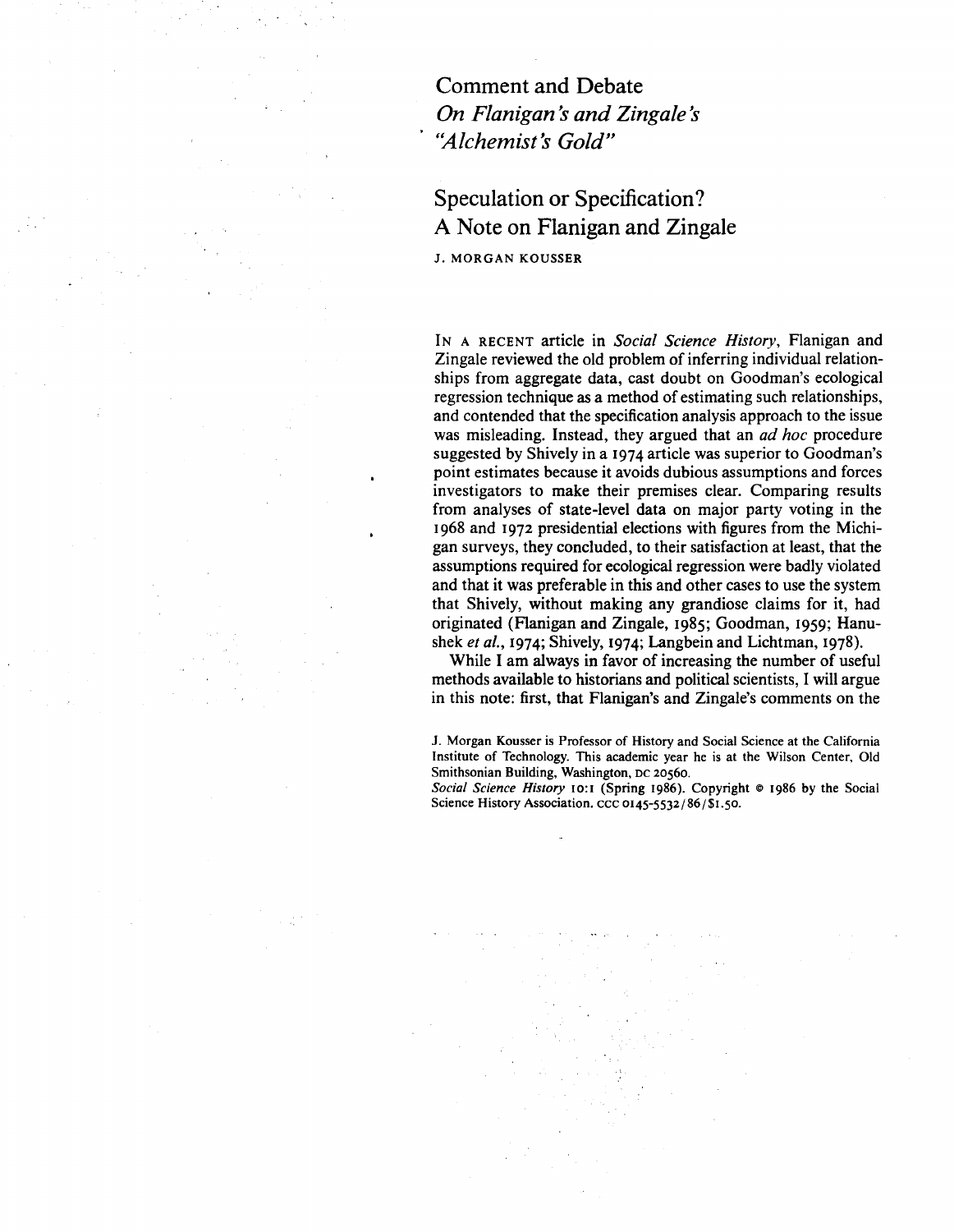specification error strategy are misconceived; and second, that as a reanalysis of the example that they used will demonstrate, ecological regression, sensitively employed, can make better use of the available knowledge than does the tactic that they recommend. Consequently, it would be a mistake for political investigators who have access only to aggregate data to substitute Shively for Goodman.

The inescapable problem in inferring individual from aggregate relationships is that we simply do not have data below the state, county, or, in some cases, township level. The lowest units for which information has been collected are black boxes that we cannot see into, and nothing in either Shively's or Goodman's methods guarantees us certain knowledge of their contents. Even if we luckily found a few unclosed cartons—for instance, by discovering records of open ballots or party lists for scattered townships, counties, or constituencies—we would still be able to guess the allegiances of a larger voting universe only by assuming that the relationships were the same in the concealed as in the uncovered containers (Bourke and DeBats, 1978 and 1980; Elklit, 1985; Austin *eta/.,* 1981: 94-95). But we do have hunches, which may be more or less well founded, about what has gone on inside the bins in which we receive the data, and we can observe various facts about the relations between one box and another. The question is, how should we seek to use our knowledge—in ways that are partially testable, or through means that are fundamentally indeterminate?

In a brilliant paper in 1974, Hanushek *eta/.* questioned Robinson's famous 1950 derogation of aggregate data by showing that a multivariate regression model produced estimates of the individual relations between literacy and race or foreign birth that were much closer to the true individual relationships than were those based on the bivariate equations that Robinson had earlier employed. A more properly specified model—that is, one that took into account all the available information on the correlations not only between the dependent and independent variables but also between each of these and other possible intervening variables as well could not pry open the black boxes, but it could lead to better-warranted conjectures about their internal composition. If the coefficients for the independent variables of interest changed markedly and their standard errors shrank when more independent variables were added and if the proportions of variance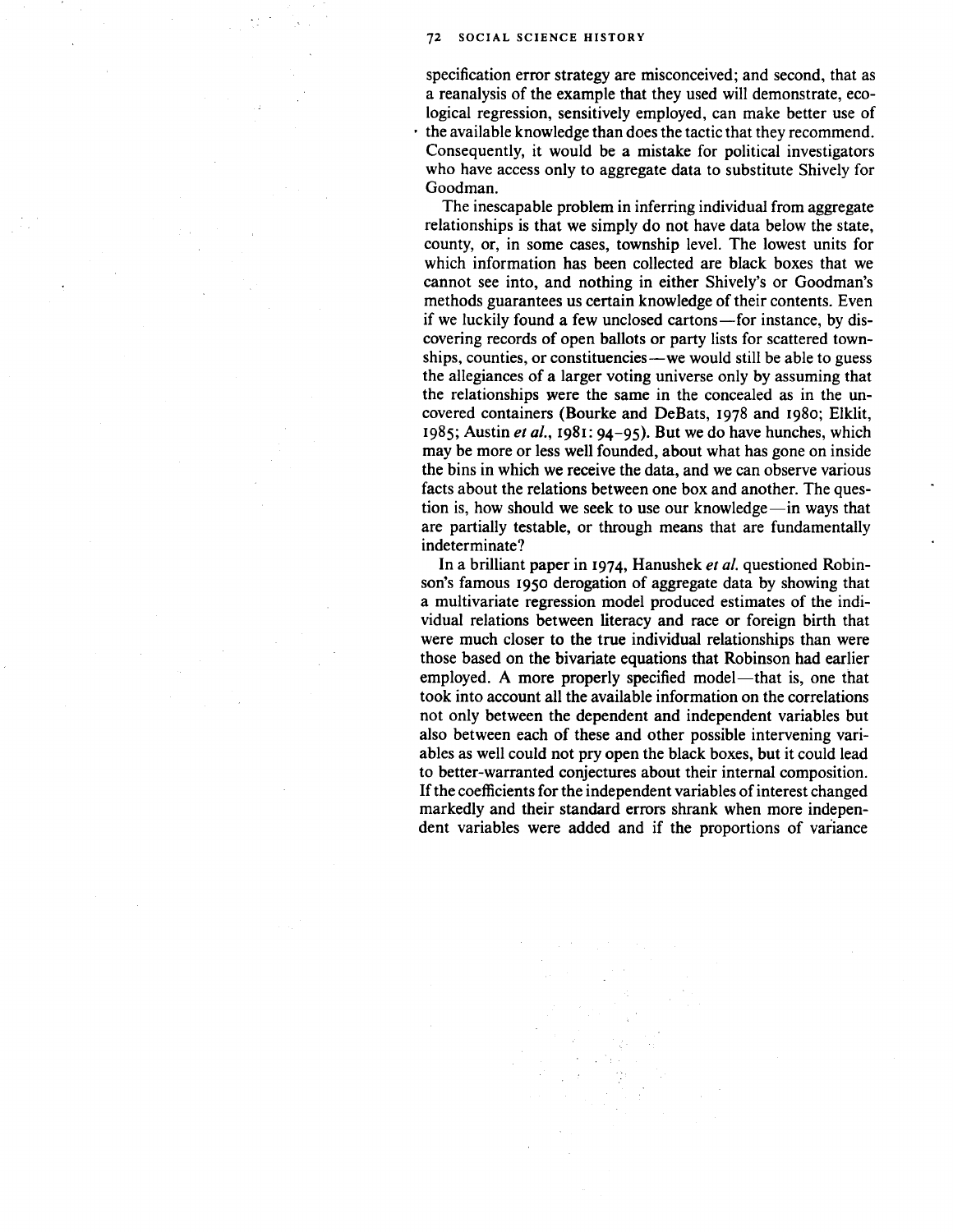explained by the models rose appreciably, then the investigator had at least some evidence that the expanded regressions had produced more valid results.

Flanigan and Zingale question this way of proceeding on the grounds that Hanushek *et a/.* merely estimated a different model and that setting their results against the individual-level bivariate relationships was "comparing apples and oranges-or, better yet, cooked cabbage and raw carrots" (Flanigan and Zingale, 1985: 79 ). To the extent that investigators are interested solely in causal inferences, such as the question of what accounts for the observed relations between race and literacy, their point is well taken. But if observers are concerned as well with purely descriptive matters -for instance, as Robinson was, with discovering the percentages of illiterate whites and blacks, or native- and foreign-born persons who were able to read and write in 1940—then any method that improves the estimates of those numbers will be useful, whatever the number of variables on the right hand side of the equations.

To view the matter from another angle, what do we assume about the other traits of the persons involved when we crossclassify two characteristics of individuals? Suppose we have a table which shows how those who cast ballots for Humphrey or Nixon in 1968 voted in 1972. In principle, and perhaps in fact, we know a great deal more about the subjects, which may allow us to construct sub-tables showing the political behavior of, say, whites and blacks, men and women, managers, professionals, union and non-union manual workers, and the unemployed, etc. Some if not all of the choices of the groups captured in the sub-tables would differ from each other. But all these various relationships are, in effect, taken into account before being added together to form the basic two by two table for the whole population. Likewise, when we reduce specification errors by adding variables explicitly to the equation for aggregate data, we are just allowing for those subcategorical relationships. Mter assessing the influence of the other traits, we may, if we wish, derive estimates of the entries of crossclassification tables that are of particular interest by operations very similar to collapsing sub-tables of individual-level data.

To anyone working with pre-survey era data, the question of how this "summation" should be carried out is of some moment. Since it has not, to my knowledge, ever been entirely explained in the literature of historical statistics, it may be useful to spell it out. Consider equation (1), which involves only three variables. The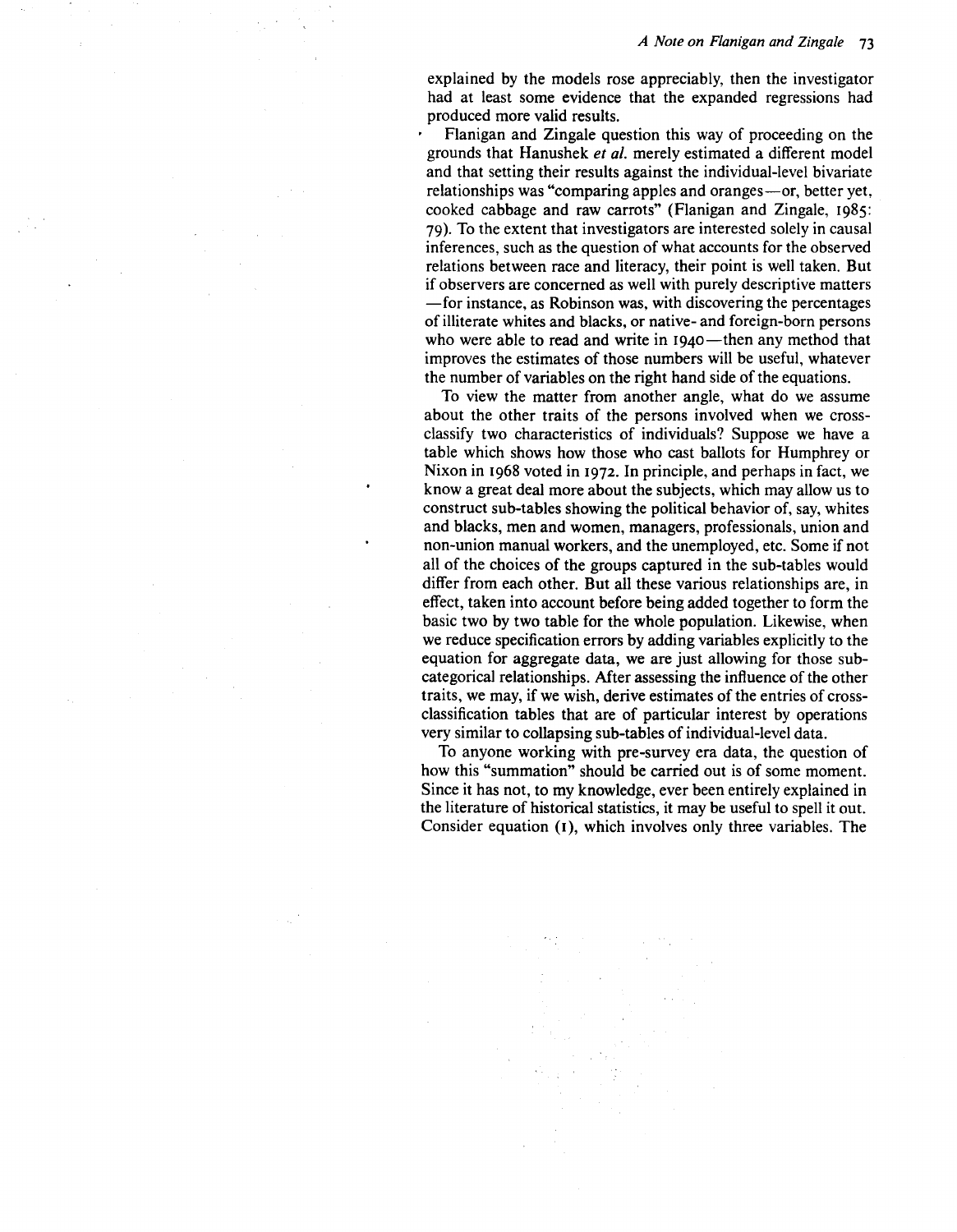dependent variable, N72, is the percentage who voted for Nixon in 1972; the independent variables are the proportions for Nixon in 1968 (N68) and a "dummy" variable for region, which takes on • the value l if the voter is southern, and 0 otherwise; the B's are the usual OLS parameters; and e is an error term.

(1) 
$$
N72 = B_0 + B_1N68 + B_2S + e
$$
.

We proceed by first constructing separate two by two tables for each region. Northern voters who favored Humphrey in 1968 and McGovern in 1972 are given by  $B_0$ , since N68 and S are both zero by definition for such persons. The estimate of southern Democratic loyalists is  $B_0 + B_2$ , because N68 is zero for them and  $B_2$ taps the deviation of southern from northern electoral patterns. Northerners who stayed with Nixon both times are equivalent to  $B_1 - B_0$ , the Nixon effect less the yellow-dog Democrats, and southern Nixon voters are measured by  $B_1 - B_0 + B_2$ . To get the national two by two table, we then multiply each regional estimate by the proportion of total voters in the south and north, as appropriate, and add them. For instance, the total percentage of persevering Democrats is their southern percentage times the proportion of national votes that were cast in the south, plus the percentage of Yankees who remained Democratic times the proportion of total votes recorded in the north. After determining the "stayers," we can calculate the "movers" by subtracting the percentages of the party faithful from the overall percentages for McGovern and Nixon in 1972. The example gives concreteness to the analogy with collapsing categories in tables of individual or survey voting records to form more general tables.

When we have some continuous independent variables, for example, income, instead of only dichotomous "control" variables, such as in equation (2), where I stands for income, the proper procedure is to estimate the relationship and then determine the predicted percentage of the devoted and the switchers for persons of mean or perhaps median income.

(2)  $N72 = B_0 + B_1N68 + B_2I + e$ .

By estimating the equation, we take into account the effect of I on the relationship between N68 and N72. To describe the most common or overall defection and stand-pat rates, those for the average person, therefore, we should estimate the rates for those with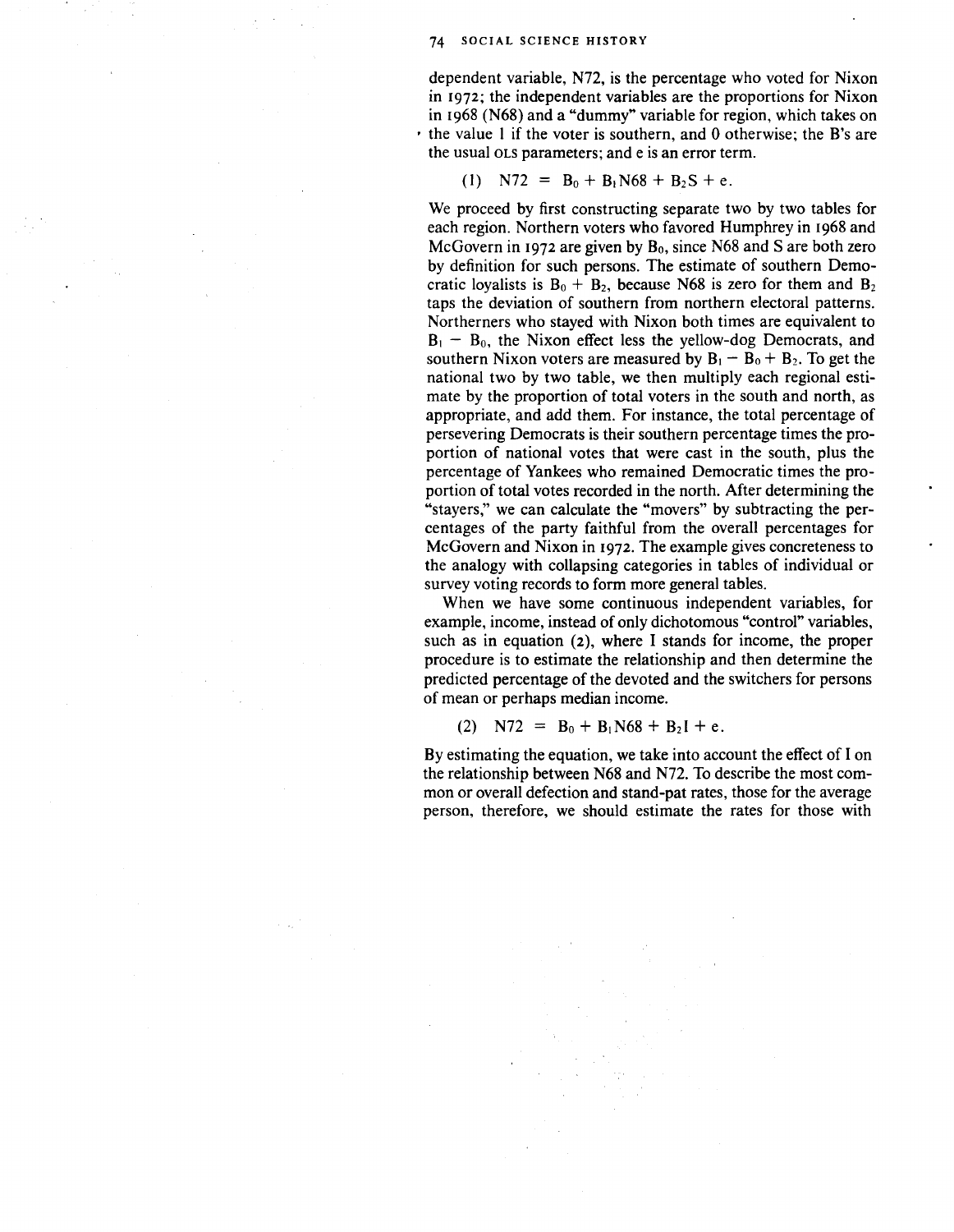average incomes (naturally, for other purposes, it may be important to consider the rates for those of low or high incomes). For instance,  $B_0$  added to  $B_2$  times the average income yields the estimate of those who pressed the Democratic lever in both years.

The same basic principles apply to cases in which the models are more complex, as in equation (3), in which variables for the percentage of each unit which is Catholic (C) and urban (U) have been added to the Nixon in 1968, income, and regional variables.

(3) 
$$
NT2 = B_0 + B_1N68 + B_2I + B_3C
$$
  
+ $B_4U + B_5S + e$ .

Now, if we had information on each individual, C and U would be dummy variables, as S is. But if the only accessible data describe collections of voters, C and U become interval-level variables. If we focus on the stable and crossover rates for Humphrey and 1968 Nixon supporters, we should perform our regressions and then calculate those rates by setting the Catholic and urban proportions at their means and then multiplying by the values of the relevant coefficients. For example, northern Humphrey-McGovern support would be figured by adding  $B_0$  to the products of three coefficients with means of the associated variables:  $B_2$ times the average income,  $B_3$  times the average percentage Catholic, and B4 times the average proportion urban. Other cell entries and even more complicated models can be dealt with using similar principles.

This is not to say that more right hand side variables are always better than fewer, or that adding information will lead to very different estimates in every instance. Indeed, it will often be the case that many potential characteristics will have no substantively or statistically significant relationships with the dependent variable, after the traits that we are mainly curious about have been entered into the equations, or that the intercept and the coefficients for the most crucial indexes will be only marginally affected by introducing other independent variables. But it is surely proper to reduce the error variance and the confidence intervals of the parameters of interest if we have other information at hand rather than to neglect to do so.<sup>1</sup> And if the analyst is primarily concerned with determining the relations among only a subset of all the measured variables, then the procedures outlined for equations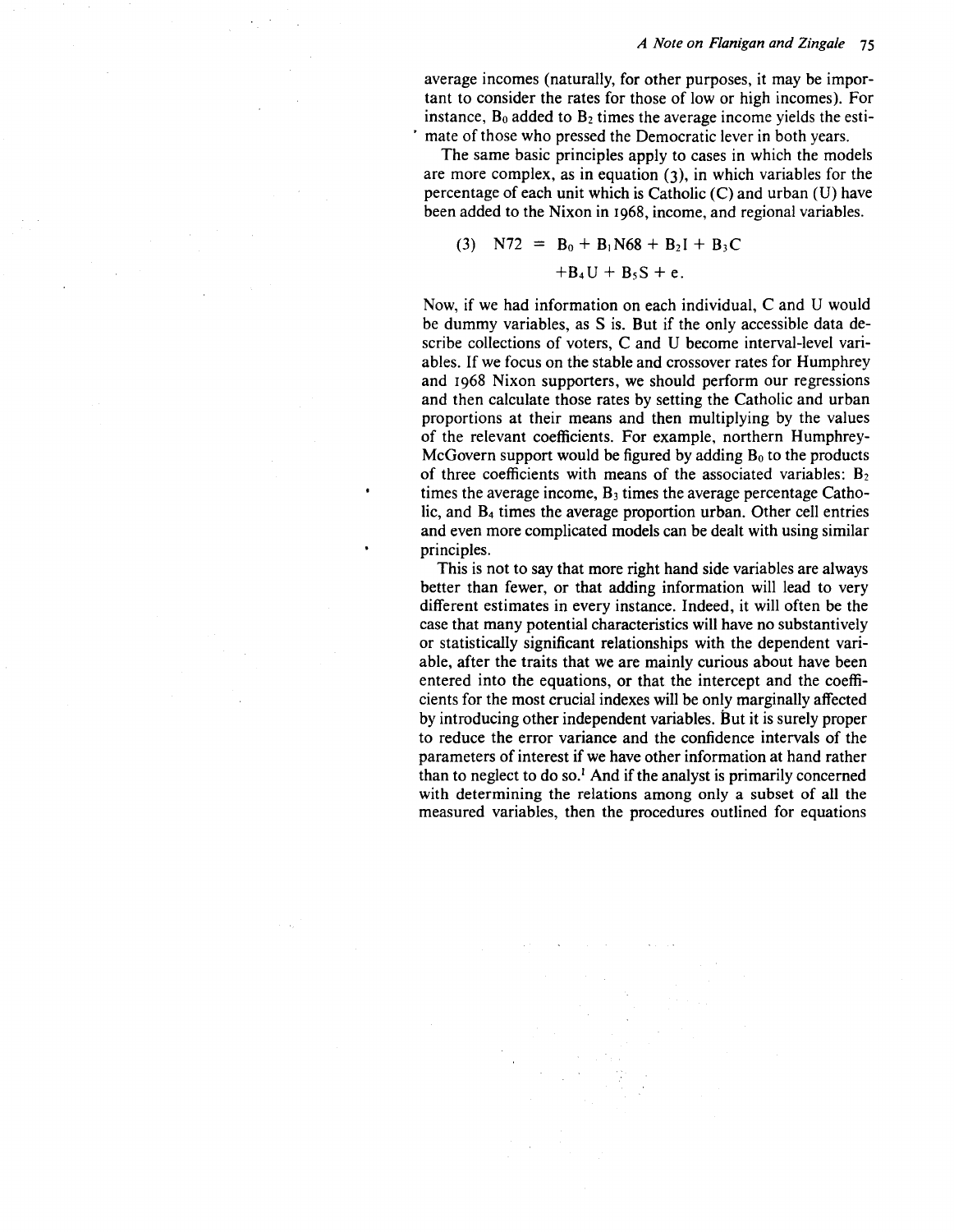(1) to (3) provide the proper parallel with the treatment of data on individuals. For those chiefly intent on description, as many historians are, Flanigan and Zingale's dismissal of the specification approach is simply mistaken.

Flanigan and Zingale endorse what they describe as a "conservative, controlled method for reducing the range of the individual relationship." Faced with Robinson's seemingly devastating dismissal of aggregate data, Duncan and Davis pointed out in 1953 that even the grouped information placed some limits on the possible individual level correlations. Every state had some Humphrey and some McGovern voters, for example, and it is easy to show that in such a situation, there must have been at least a few people in each state who opted for the Democrats in both elections (Duncan and Davis, 1953; Flanigan and Zingale, 1985: 82 for the quotation and 82-87 for more detail on the Duncan-Davis and Shively rationales). The trouble is that these constraints are usually so loose that we cannot even tell whether the individual correlations are negative or positive. To constrict these bounds, Shively advanced the proposition that observers might be willing to agree on some rules of thumb in analyzing the relationships between particular variables.

Taking data from state-level returns from the 1968 and 1972 presidential elections, Flanigan and Zingale showed that the Duncan-Davis method yields a range in the individual (phi or tau-beta) correlation of from  $+0.80$  to  $-0.47$ , but that with "reasonable" assumptions, Shively's strategy constricts that to the interval between  $+0.76$  and  $+0.48$ . The more restrictive the assumptions, the narrower the limits. Using survey data from 36 states, they demonstrated that the "true" phi is  $+0.60$ , while the estimate derived from bivariate ecological regression on state-level election returns is  $+0.74$ . Moreover, when they divided the survey data by states, they found considerable variation in phi coefficients from state to state, throwing doubt on an assumption crucial to ecological regression—that the within-area relationships differ only randomly from each other. Like Robinson, they seemingly invalidated a fairly widely used technique with a striking example, and they improved on his performance by offering a less drastic solution than the total abandonment of what is usually for historians the only available information.

Fortunately for those who have used ecological regression or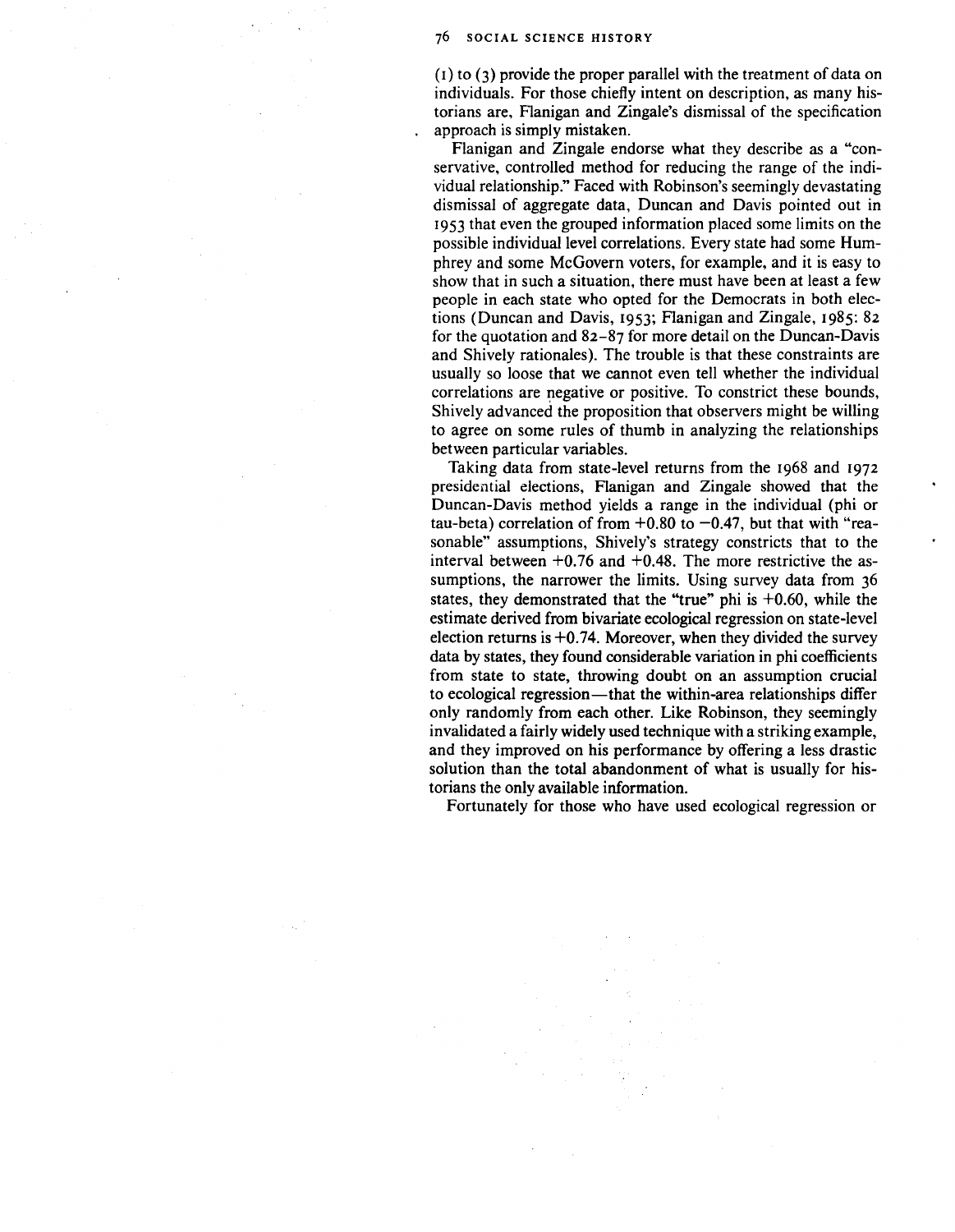# *A Note on Flanigan and Zingale* 77

who intend to in the future, Flanigan's and Zingale's arguments are unsound. There are four difficulties particular to their discussion of the example. First, answers to surveys do not, as Flanigan and Zingale recognize, precisely reflect what happens in the election booth.<sup>2</sup> The observed discrepancy between the results from home-administered questionnaires and voting returns probably partly reflects the fact that each source describes a related but different action. Second, since a national sample is not drawn to be representative of state electorates but only of the nation, survey data broken down by states do not provide a reliable standard against which to test the assumptions of ecological regression. Third, state-level data are so highly aggregated that it is hardly surprising that they yield imprecise estimates of personal voting patterns. Fourth, the proportions of loyalists and crossover voters estimated by bivariate ecological regression in this case are not really all that different from the survey results, even with grossly consolidated data. Relative to the "true" proportions found in the survey, the simplest Goodman-type procedure overestimates Nixon loyalism by five percent and underestimates Democratic defections from McGovern by  $11\%$ <sup>3</sup>

There are also two larger problems with the Shively technique in general that greatly diminish its usefulness. First, its weak tests apply only to the units that are the most behaviorally homogeneous. Second, it does not make use of all the available information.

Consider Table I, which shows hypothetical individual voting patterns (the "partials" or internal cell entries) grouped into units by area (the totals or "marginals"). If both elections are very close, as in Panel A, and if nearly all units have roughly equal marginal percentages, then a wide variety of assumptions about the internal cell entries will be consistent with the data, and the Shively bounds will be extremely broad (similarly, the bivariate ecological regression coefficients will have large standard errors). In this instance, from  $4\%$  to 100% of the Democrats and 0% to 100% of the Republicans might have voted the same way in both elections. Since the only test on the assumptions (e.g., that at least half of Humphrey's voters supported McGovern) that his tactic allows is whether the posited partials could mathematically add up to the marginals, there will be few clear tests in such a situation. Any attempt to impose arbitrary and untestable constraints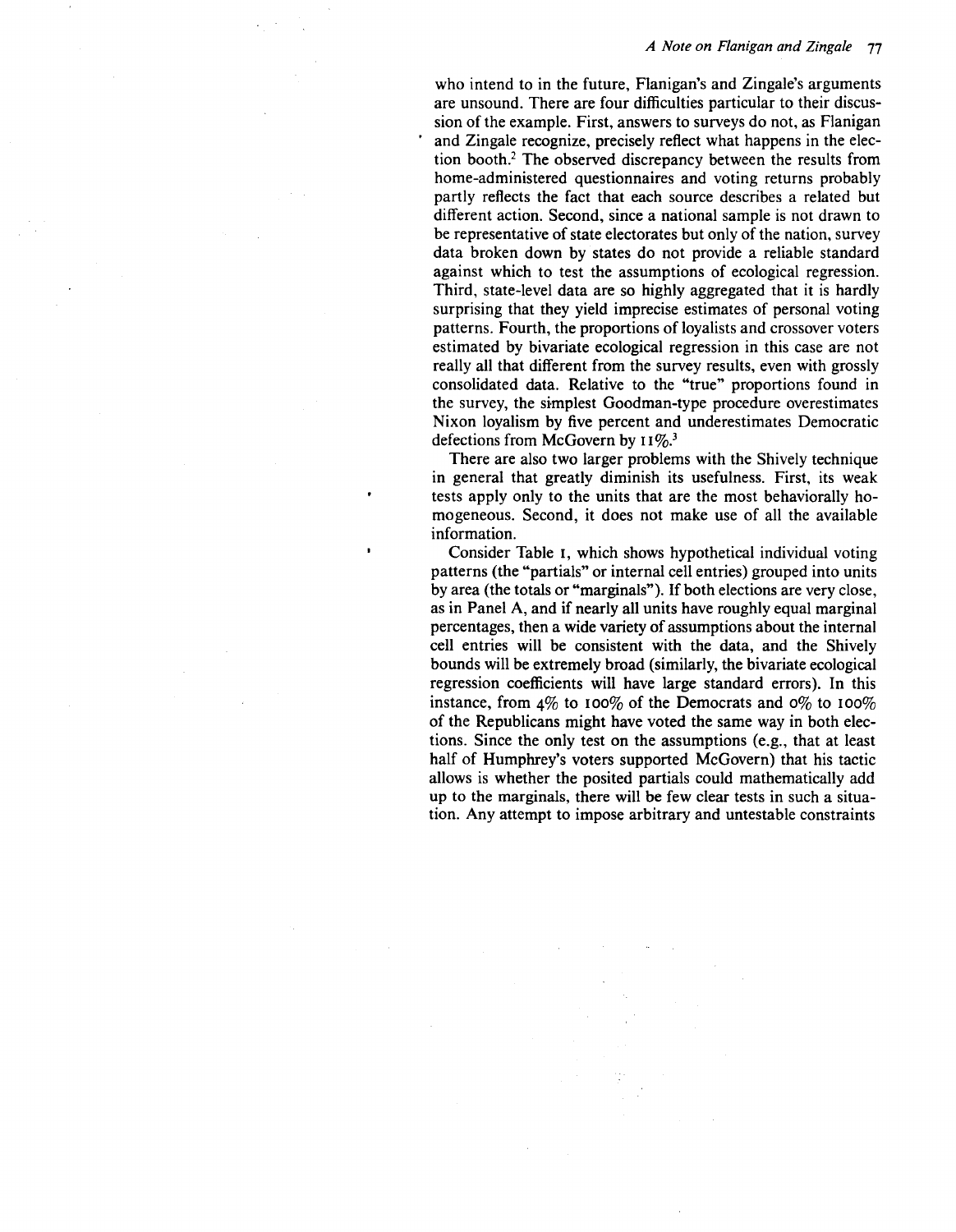| Table I Hypothetical examples of individual |
|---------------------------------------------|
| votes aggregated into areal units           |

|                | $D1*$ | R1 | Total                                                            | DΙ | R1 | Total |
|----------------|-------|----|------------------------------------------------------------------|----|----|-------|
|                |       |    | Panel A: Cliffhanger elections mean wide bounds                  |    |    |       |
| D <sub>2</sub> | 51    | o  | 51                                                               | 2  | 49 | 51    |
| R <sub>2</sub> | O     | 49 | 49                                                               | 49 | ∩  | 49    |
| Tot.           | 51    | 49 | 100                                                              | 51 | 49 | 100   |
|                |       |    | Panel B: One landslide election narrows the estimates            |    |    |       |
| D <sub>2</sub> | 51    | 39 | 90                                                               | 41 | 49 | 90    |
| R <sub>2</sub> | Ω     | 10 | 10                                                               | 10 | Ω  | 10    |
| Tot.           | 51    | 49 | 100                                                              | 51 | 49 | 100   |
|                |       |    | Panel C: Extreme and divergent patterns also lead to wide bounds |    |    |       |

| D2        | 85-90 0-5    |            | - 90 | $5 - 10$ $0 - 5$     | $\overline{10}$ |
|-----------|--------------|------------|------|----------------------|-----------------|
| <b>R2</b> | $0 - 5$ 5-10 |            | - 10 | $0 - 5$ $85 - 90$ 90 |                 |
| Tot.      |              | 90, 10 100 |      | $10 \t 90 \t 100$    |                 |

\*Entries are percentages. Categories are Democratic in first election (D1), Republican in first election (RI }, Democratic in second election (D2}, Republican in second election (R2), and totals for each election (tot.). In Panel C. entries are possible ranges of percentages.

will be controversial, for what appears reasonable to one person may be ludicrous to another.

If one or more elections is a landslide, or if most units are all close to unanimous *in the same direction* in at least one of the two elections, as in Panel B, then the limits will be much more binding and the tests much more useful. In this case, Democratic crossovers could have amounted to no more than 20%, and Republican defections to no more than 22%. Both the Shively tactic and bivariate regression will perform well in this circumstance.

A third idealized case, given in Panel C, in which the internal cell entries give the range of possible partials that could satisfy the marginals, seems to me the one most likely to occur in county or township level data. In this instance, the marginals for both units are entirely stable, and while one is overwhelmingly Democratic, the other is just as solidly Republican. Defection rates for each party could range from  $0\%$  to 50%. When there are only a few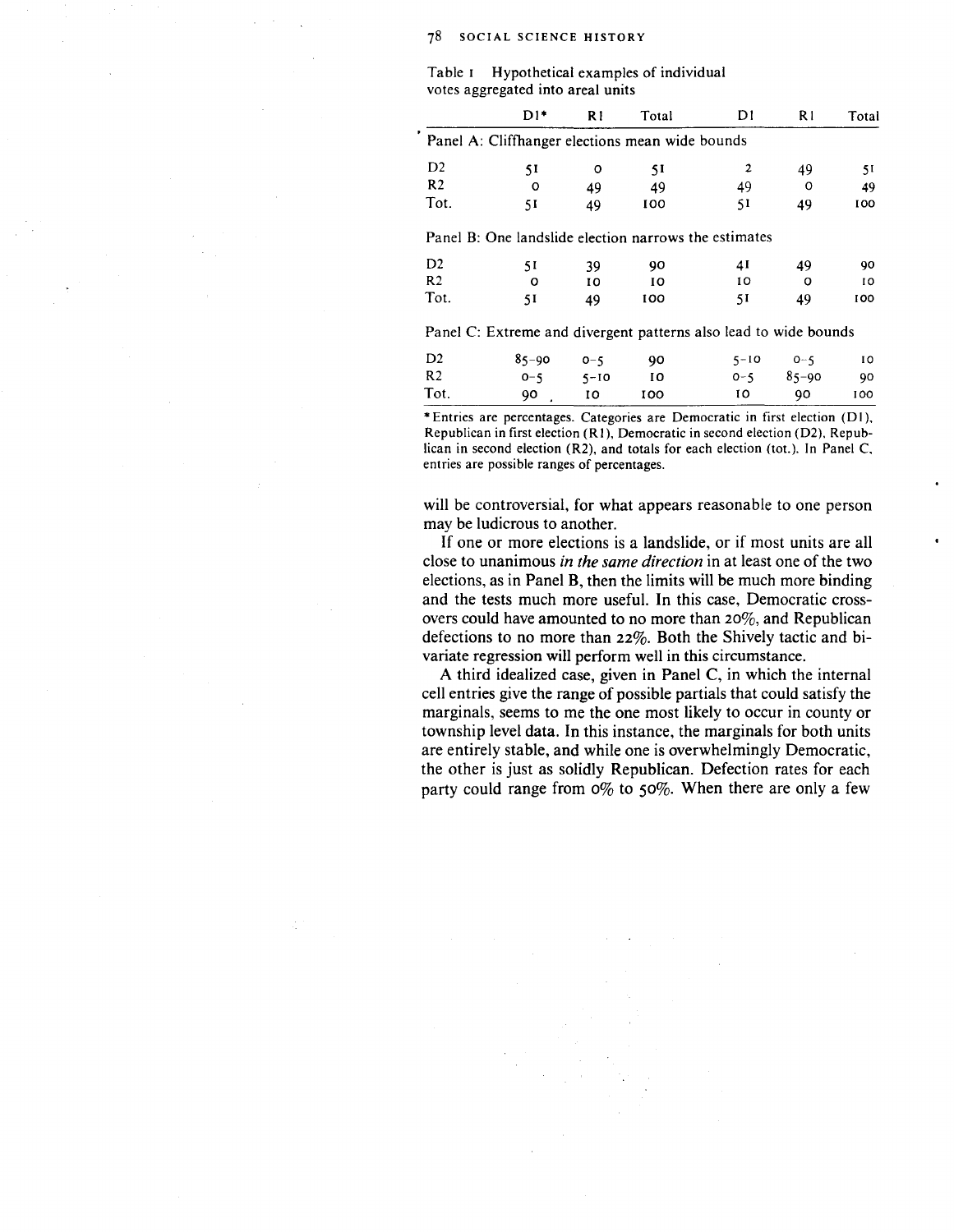# *A Note on Flanigan and Zingale*

such counties, the analyst must choose between admitting that his assumptions are violated a certain number of times without being able to determine how many is too many, or publishing only a · very broad estimate, which will not go very far towards answering the questions that he or she is presumably most interested in. In other words, in what seems likely to be a fairly typical situation confronting historical investigators, Shively's weak tests will either have to be jettisoned or the results will be vague and unsatisfying.

In contrast, ecological regression may be able to produce accurate estimates in this third case. Shively's method focuses entirely on the relationships between the partials and marginals for only two variables, ignoring whatever knowledge we may have of other variables. If the historian instead uses multiple regression, he or she can employ such data and can make use of much more powerful means of evaluating the validity of his or her models. The key to seeing this is to ask why the voting patterns in the units in Panel C of Table I diverge so much from each other. The answer is that the areas differ in other respects as well, which in many cases will be measurable. One is, say, nearly all white, one predominantly black, or one Protestant, the other Catholic, or one urban, the other rural, and so on. If we have sufficient data, we can take these extraneous variables into account in a multiple regression equation and obtain better estimates of the overall cohesion of the two parties over two elections than with bivariate regression and much more precise estimates than with the strategy of intuitive and largely untestable hunches that Flanigan and Zingale propose.

Let us focus on their example. The single most obvious fact about the comparison between the I968 and I972 elections is that in the former there were three significant candidates but in the latter only two. While George Wallace's disproportionate appeal in the south muddles estimates of the major party voting patterns from aggregate data, it suggests at the same time better models, that is, models including regional dummy variables.4 Equation (I), discussed earlier, and equation (4), given below, represent two ways to operationalize regional effects. In equation (I), it was assumed that equations for the south and the non-south merely had different intercepts. Equation (4) may be used to test the hypothesis that within each region the slope of the relationships

 $\bullet$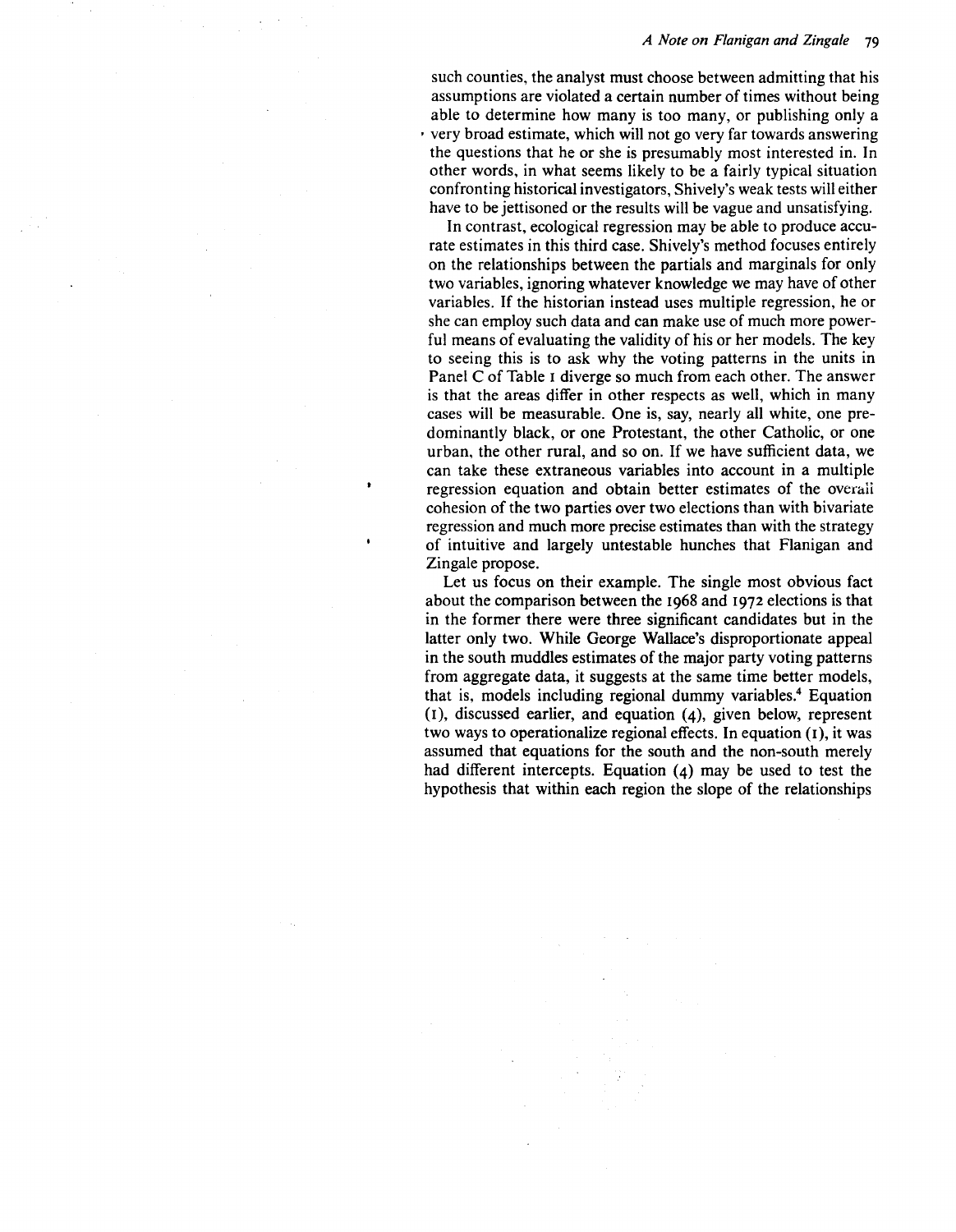Table 2 Ecological regression equations for 50 states and the District of Columbia, 1968 and 1972 U.S. presidential elections\*

| Model #    |              | 2               |                  |
|------------|--------------|-----------------|------------------|
| Constant   | .0498 (0.86) | (1.98)<br>.0891 | (0.37)<br>.0149  |
| Nixon '68  | .6541(5.57)  | (6.97)<br>.6278 | .7796<br>(9.61)  |
| South      |              | $-.1041(-5.95)$ | $.3723$ $(3.70)$ |
| $S * N68$  |              |                 | $-.9905 (-4.78)$ |
| $R^2$      | .388         | .648            | .763             |
| adj. $R^2$ | .375         | .633            | .748             |

\*Entries are regression coefficients with t-statistics in parentheses. Variables are: Nixon '68 =  $\%$  of two-party vote for Nixon in 1968,<br>South = 1 for 11 ex-Confederate states, Kentuck

 $=$  1 for 11 ex-Confederate states, Kentucky, and Oklahoma, o otherwise,

 $S^*$  N68<br>R<sup>2</sup>  $=$  Nixon 1968 percentage if state was in South, o otherwise,  $=$  percentage of variance explained,

adi.  $R^2$  $R^2$  adjusted for degrees of freedom, dependent variable in all equations is  $\%$  of two-party vote for Nixon in 1972.

between voting for Nixon in I968 and in I972 differed as well. Thus, the variable S times N68 in equation (4) reflects the interaction between Nixon support and the regional effect.

(4) 
$$
NT2 = B_0 + B_1N68 + B_2S + B_3SN68 + e
$$
.

The important advantage of such a model, which is equivalent to dividing the data into sets of the northern and southern states and running separate regressions on each group, is that it allows tests of the hypotheses.<sup>5</sup> If  $B_2$  and  $B_3$  are statistically significant and the proportion of variance explained, adjusted for the diminished degrees of freedom, rises, then we know that we have better estimates of the relationships between the marginal proportions. There is no counterpart in the Shively method.

What results do we get if we apply this method to the 1968 and I972 state-level election data? Table 2 contains estimates of three ecological regression equations: a bivariate model and the more complex models given in equations (I) and (4). The increases from Model I to Model 3 in the variance explained and in the tstatistics for N68, and the fact that the t-statistics for both the intercept and the slope for the regional dummies are greater than 2.0, which corresponds to a level of significance greater than 0.05, show that the more complex equations fit the aggregate marginals better than Model I does.

They also yield estimates of the individual transition matrix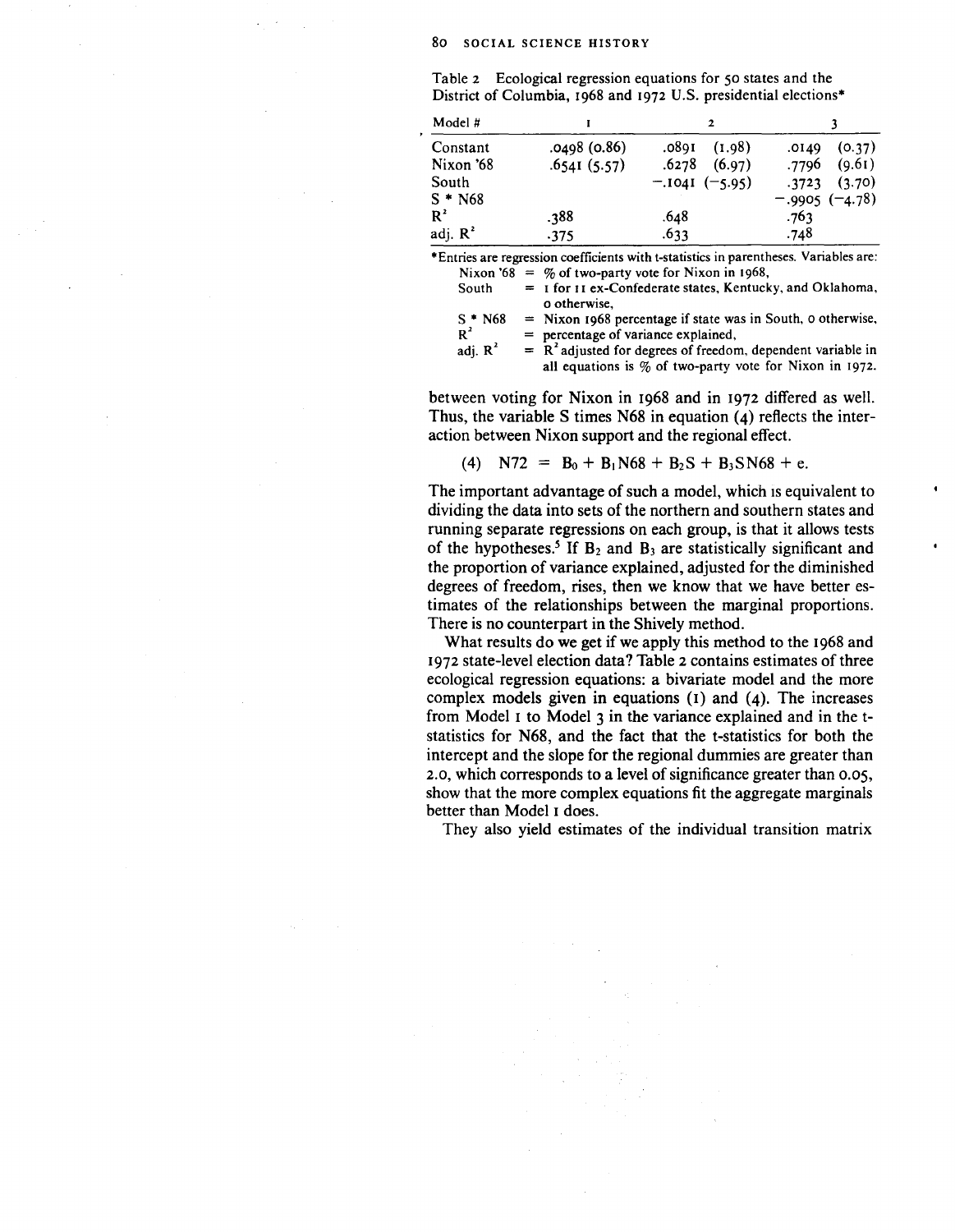# *A Note on Flanigan and Zingale* 8I

Table 3 The estimates implied by the Models in Table 2 compared to the "true" survey picture of the I968-I972 elections\*

Panel A: The survey estimates

 $\mathbf{r}$ 

|               | 1972 Election |          |       |
|---------------|---------------|----------|-------|
|               | Nixon         | McGovern | Total |
| 1968 Election |               |          |       |
| Nixon         | 90.2          | 9.8      | 100.0 |
| Humphrey      | 32.4          | 67.6     | 100.0 |

Panel B: Estimates from Model I (bivariate)

|               | 1972 Election |          |       |
|---------------|---------------|----------|-------|
|               | Nixon         | McGovern | Total |
| 1968 Election |               |          |       |
| Nixon         | 95.0          | 5.0      | 100.0 |
| Humphrey      | 29.6          | 70.4     | 100.0 |

Panel C: Estimates from Model 2 (regional intercept differences)

|               | 1972 Election |          |       |
|---------------|---------------|----------|-------|
|               | Nixon         | McGovern | Total |
| 1968 Election |               |          |       |
| Nixon         | 93.4          | 6.6      | 100.0 |
| Humphrey      | 30.9          | 69.I     | 100.0 |

Panel D: Estimates from Model 3 (regional intercept and slope differences)

|               | 1972 Election |          |       |
|---------------|---------------|----------|-------|
| 1968 Election | Nixon         | McGovern | Total |
| Nixon         | 90.I          | 9.9      | 100.0 |
| Humphrey      | 34.6          | 65.4     | 100.0 |

\*Entries are percentages, which add to 100% across rows.

that are closer to the survey results. Table 3 compares the percentage estimates implied by the equations in Table 2 with the "true" percentages from the Michigan survey given in Flanigan and Zingale's article. While Model 1 overestimates the Nixon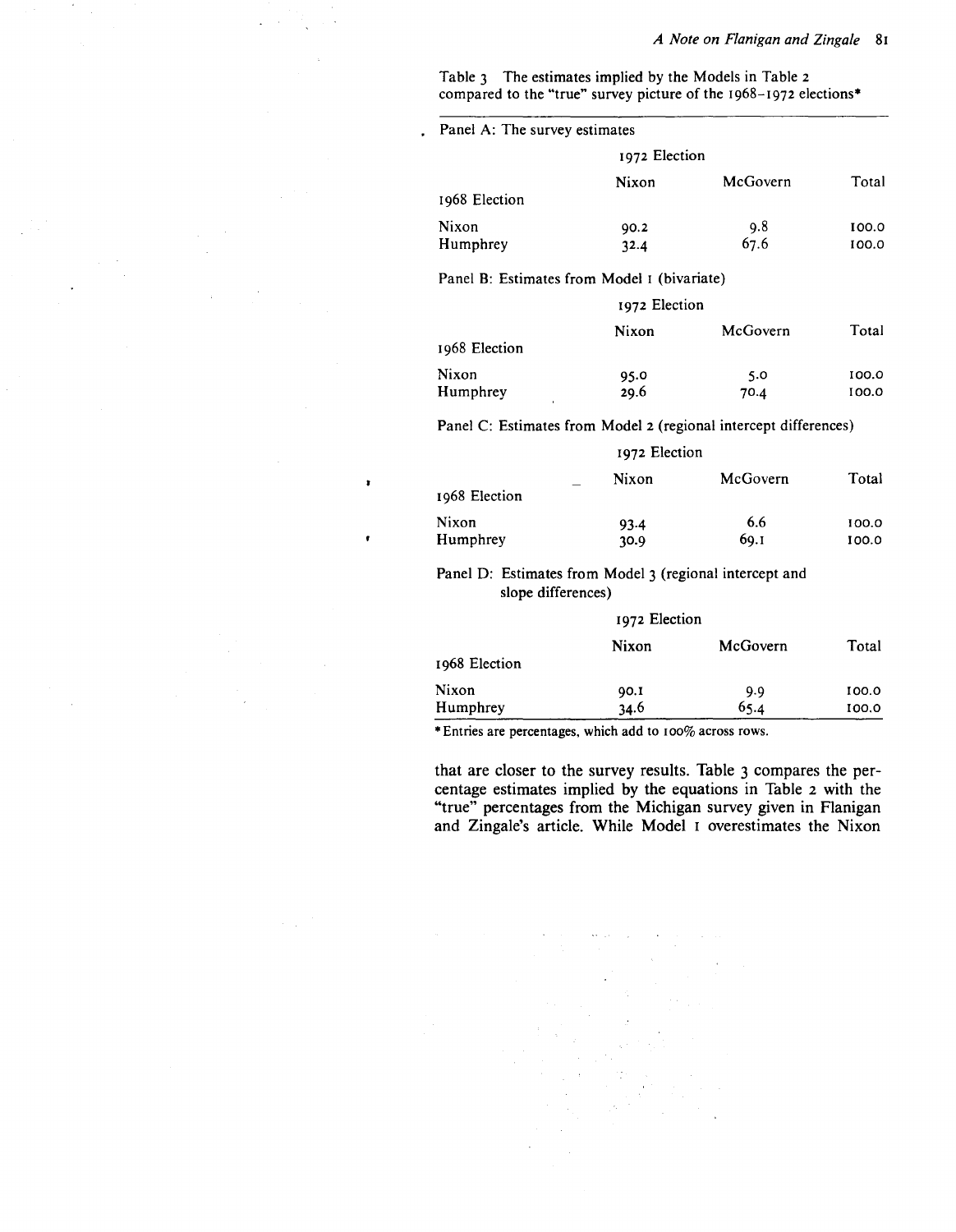admirers by 4.8% and underestimates the McGovern haters by 2.8%, Model 2 and especially Model 3 are nearer the mark. Model 3 reproduces the 1972 behavior of 1968 Republican voters almost exactly and overestimates Democratic loyalty by only 2.2%. Flanigan's and Zingale's bounds, on the other hand, imply percentage estimates for the Nixonians of from 85.5% to 95.0%, and of Democrats disgruntled with McGovern of from 21.1% to 39.5%. While the near misses of Model 3 would, I believe, satisfy most historians, a range of Humphrey defectors of from one in five to two in five would cause considerable consternation.<sup>6</sup>

When Shively first introduced the modified Duncan-Davis bounds procedure, he claimed only that it "may be a useful supplement to ecological regression" (Shively, 1974: 71). Flanigan and Zingale were less reserved and sought to replace ecological regression entirely. But their critique of the specification approach to the problem was misleading, and a more subtle analysis of their example demonstrates why and how ecological regression can be made much more· useful to historians than the technique that Flanigan and Zingale favor. Their article will have served a useful purpose, however, if it contributes to a more complete understanding of the problems of using aggregate data to estimate the behavior of individuals and if it leads historians to employ more sensitive and complex models.

#### **NOTES**

- I freely admit that before the Hanushek *et a/.* article, I did not see this solution as clearly as I have since, and that the estimates in Kousser (1974) might in some cases have been improved if I had understood it better.
- 2 Flanigan and Zingale (1985: 72) starkly contrast the "imaginative" use of survey data on the recall during the 1950s of their votes during the 1920s by Andersen (I979) and Butler and Stokes (I969), with the "uncritical" use of ecological regression by unnamed historians. They fail to note the devastating critiques of the recall data in those works by Niemi *eta/.* (I980) and Katz *et al.* (1980) and perhaps underestimate the care with which at least some political historians have tried to test the validity of the methods that they used for their particular data sets. In fact, after a long honeymoon with surveys, political scientists have recently begun to see many virtues in more aggregated data. See, e.g., Kramer (1983); Ingelhart (1985).
- 3 The estimates below in Table 2, Model 1 are even closer to the survey results because I used all 50 states plus the District of Columbia, whereas they used only the aggregate data from 36 states. If the survey sample was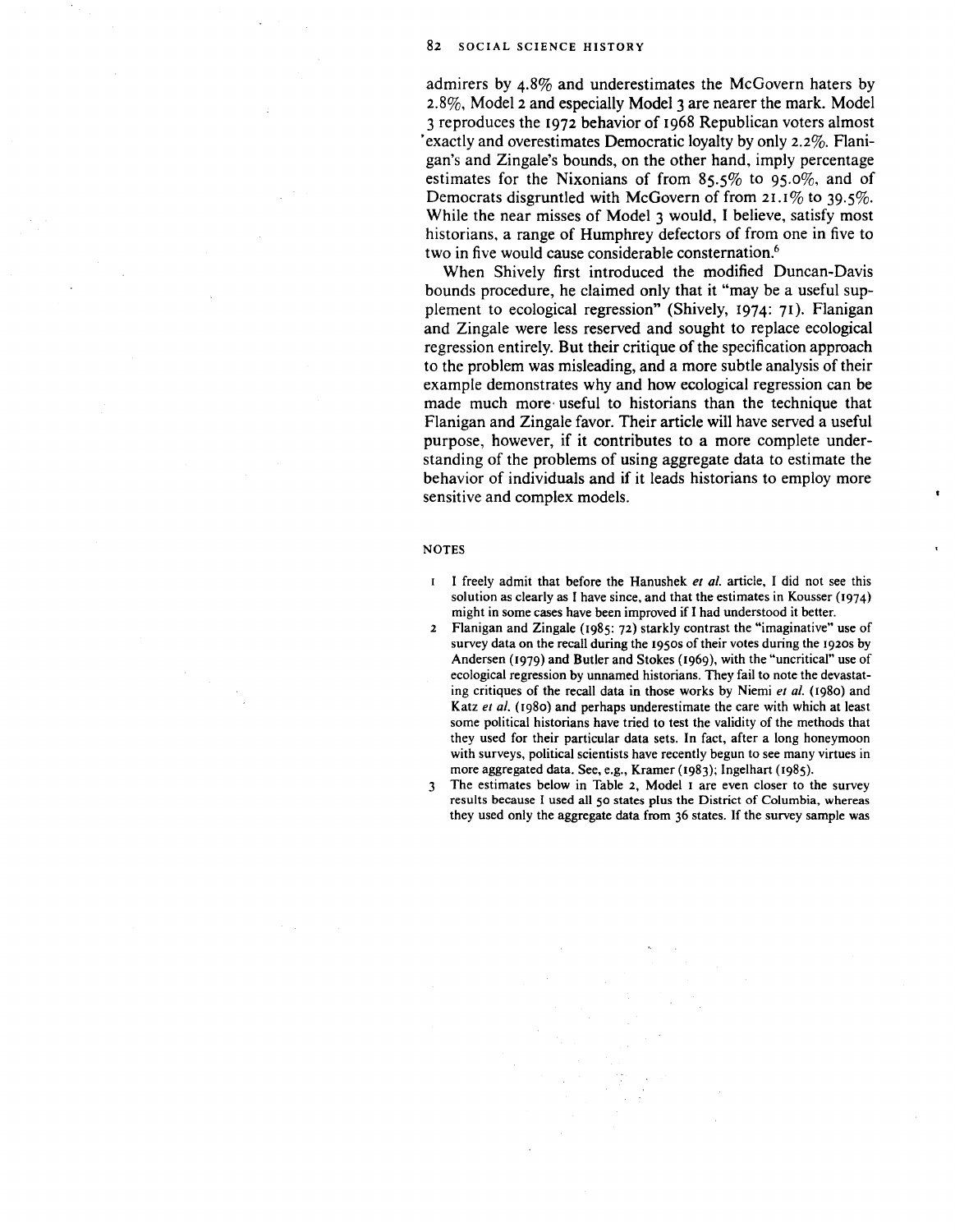chosen to be nationally representative, then it broke the analogy for Flanigan and Zingale to restrict the aggregate estimates to 36 states.

- 4 It seems somewhat strange that Flanigan and Zingale themselves did not attempt to estimate a more complex ecological regression model with southern dummy variables, for they noted that they might have applied different assumptions to each region in a Shively-type analysis, and they have elsewhere remarked that "Perhaps dummy variable analysis offers the simplest and most promising expansion in the use of multiple regression introduced in recent years." Flanigan and Zingale (I985: 86; and I98I: 260).
- 5 For a fuller description of the dummy variable procedure and proof that equation (4) is equivalent to running separate regressions on subsets of variables, see Johnston (I984: 225-27).
- 6 Flanigan and Zingale state their bounds as individual tau-beta coefficients, which for two by two tables are equivalent to phi coefficients, but the range of individual percentages corresponding to those bounds can be recaptured for a table with given marginals by guessing at the percentages, calculating the phi's, and then repeating the process until one gets the correct phi's. It is unclear to me why anyone would be interested in the range of tau betas, which signify only proportionate error reduction, rather than in the percentages, which have a meaningful substantive interpretation. Since few historians are familiar with tau betas—those with memories as bad as mine have to rush off to old statistics texts to review the meaning and formulas for such statistics each time that they run into them-using them only adds mystification to an already sufficiently arcane practice.

### REFERENCES

- Andersen, K. (I979) The Creation of a Democratic Majority, I928-I936. Chicago: University of Chicago Press.
- Austin, E. A., J. M. Clubb, and M. W. Traugott (I98I) "Aggregate Units of Analysis" in J. M. Clubb, W. H. Flanigan, and N. H. Zingale (eds.) Analyzing Electoral History: A Guide to the Study of American Voter Behavior. Beverly Hills, Ca.: Sage Publications.
- Bourke, P. F. and D. A. DeBats (I979) "Identifiable Voting in Nineteenth Century America: Toward a Comparison of Britain and The United States Before the Secret Ballot." Perspectives in American History 11: 259-88.
- \_\_\_ (I980) "Individuals and Aggregates: A Note on Historical Data and Assumptions." Social Science History 4: 229-49.
- Butler, D. and D. Stokes (I969) Political Change in Britain: Forces Shaping Electoral Choice. New York: St. Martin's Press.
- Duncan, 0. D. and B. Davis (I953) "An Alternative to Ecological Correlation." American Sociological Review I8: 665-66.

Elklit, J. (I985) "Nominal Record Linkage and the Study of Non-Secret Voting: A Danish Case." Journal of Interdisciplinary History 15: 4I9-43-

Flanigan, W. H. and N. H. Zingale (I985) "Alchemist's Gold: Inferring lndi-